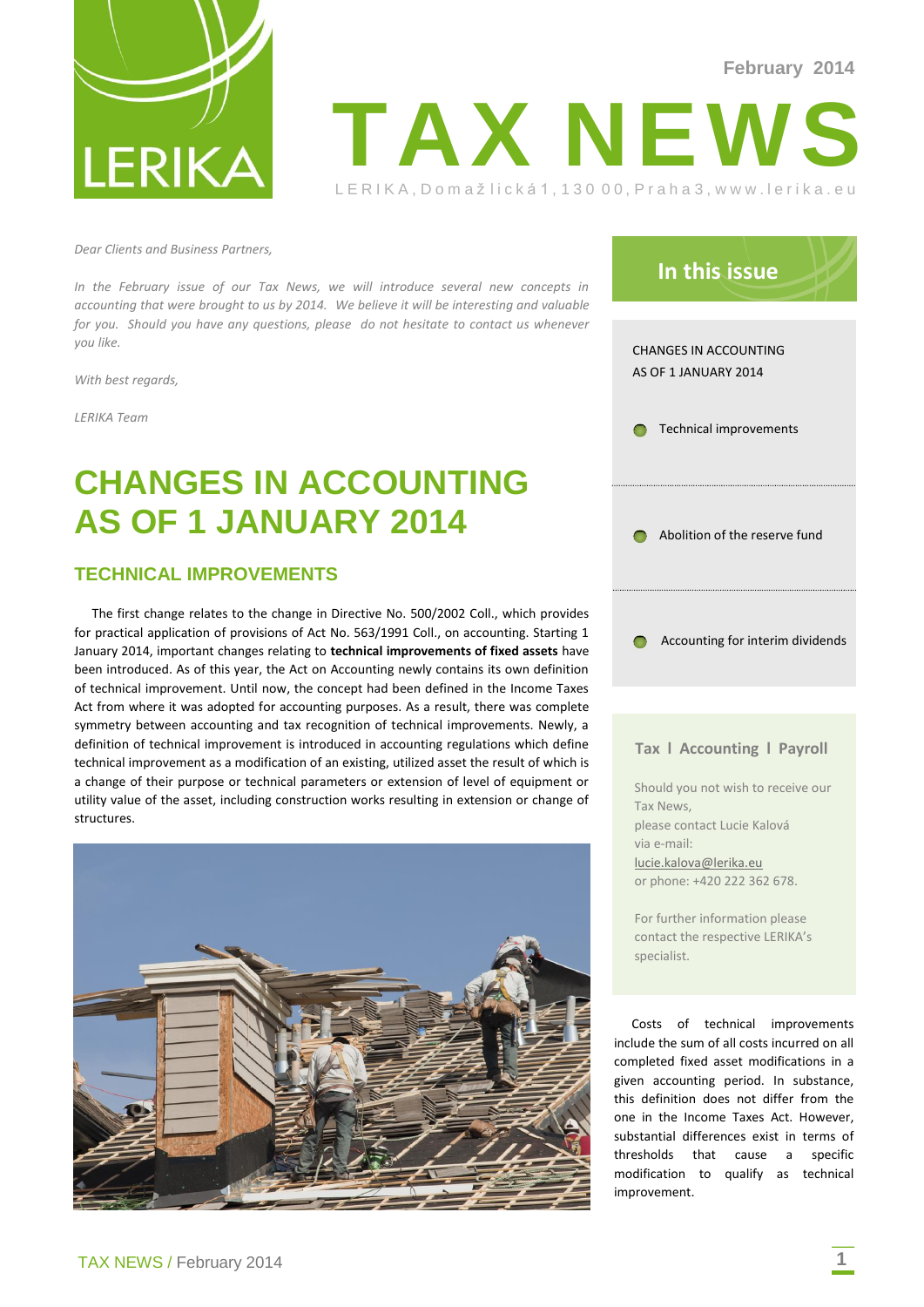If costs incurred by the accounting unit fully correspond to the above definition, they are considered as technical improvement at the point when they exceed the general threshold stipulated by the accounting unit for recognition of fixed assets. Should the sum of costs not exceed the stated threshold, it is considered a one-off operating expense. The threshold is thus no longer the same for everyone but corresponds to the individual threshold set for recognition of fixed assets on the balance sheet. The above applies to intangible assets, fixed assets and sets of fixed assets. In contrast, different treatment applies to real estate i.e. the sum of costs constitute a technical improvement only under the assumption that materiality threshold defined in relation to the acquisition price or replacement cost of each individual building is reached. The threshold for technical improvement of buildings is thus stipulated individually by each accounting unit based on the materiality criterion.

If the accounting unit stipulates a limit for recognition of intangible assets of e.g. CZK 50,000, improvement costs of up to CZK 50,000 in a given accounting period are to be considered a one-off operating expense. Over this threshold, the costs will qualify as technical improvement increasing the acquisition price. However, given that the threshold for technical improvements in the Income Taxes Act remains at CZK 40,000 level, a situation can arise where the costs represent technical improvement from the tax point of view but oneoff operating expense from the accounting point of view. In our example, this would arise in case if the sum of costs were between CZK 40,000 and CZK 50,000. This would cause a difference between accounting and tax treatment not only in as regards depreciation but also in terms of the acquisition price.

## **ABOLITION OF THE RESERVE FUND**

Another piece of news for 2014 relating to the adoption of the Act on Corporations is the abolition of an obligation to create mandatory reserve fund from profit. The accounting unit can decide on its own whether to continue in creation of the reserve fund or whether to dissolve it. If the accounting unit decides for the latter alternative i.e. dissolution, it has to comply with a number of conditions. One of them is a change in statute or in Articles of Association in case the latter provide for the reserve fund creation. In most cases, the obligation to create reserve fund is stipulated in such documents by virtue of their copying of the relevant Commercial Code provisions. However, nowadays, such obligation can be simply dropped from the text of the documents. In case the accounting unit leaves the Articles of Association as they are, it is obliged to continue in fund creation. From the accounting perspective, dissolution of the reserve fund can be resolved through its transfer to retained earnings. Decision on a change of Articles of Association and on the dissolution of the reserve fund is subject to an approval by General Meeting.

#### **ACCOUNTING FOR INTERIM DIVIDENDS**

The last piece of accounting news that we shall summarize is relating to equity distribution, specifically payment of interim dividends which is governed by the Act on Corporations. Until the end of 2013, payment of interim dividends was disallowed by the Commercial Code. Newly, payment of interim dividends can be made based on interim financial statements that are not older than 6 months and which show that the company has sufficient funds to enable profit distribution.

Interim financial statements are such that are prepared during the course of an accounting period at a point different from the regular closing of books. Interim financial statements shall contain all the relevant accounting entries such as depreciation, creation of reserves, tax liability estimates etc.

The amount of interim dividends shall not exceed the sum of current year profit, retained earnings and other funds created from profits reduced by non-compensated losses and mandatory reserve fund contribution. It is also required to make sure that the accounting unit shall not become insolvent as a result of the distribution. Insolvency within the meaning of Article 3 of Act on Insolvency is understood as an inability to pay liabilities or the state of over indebtedness.